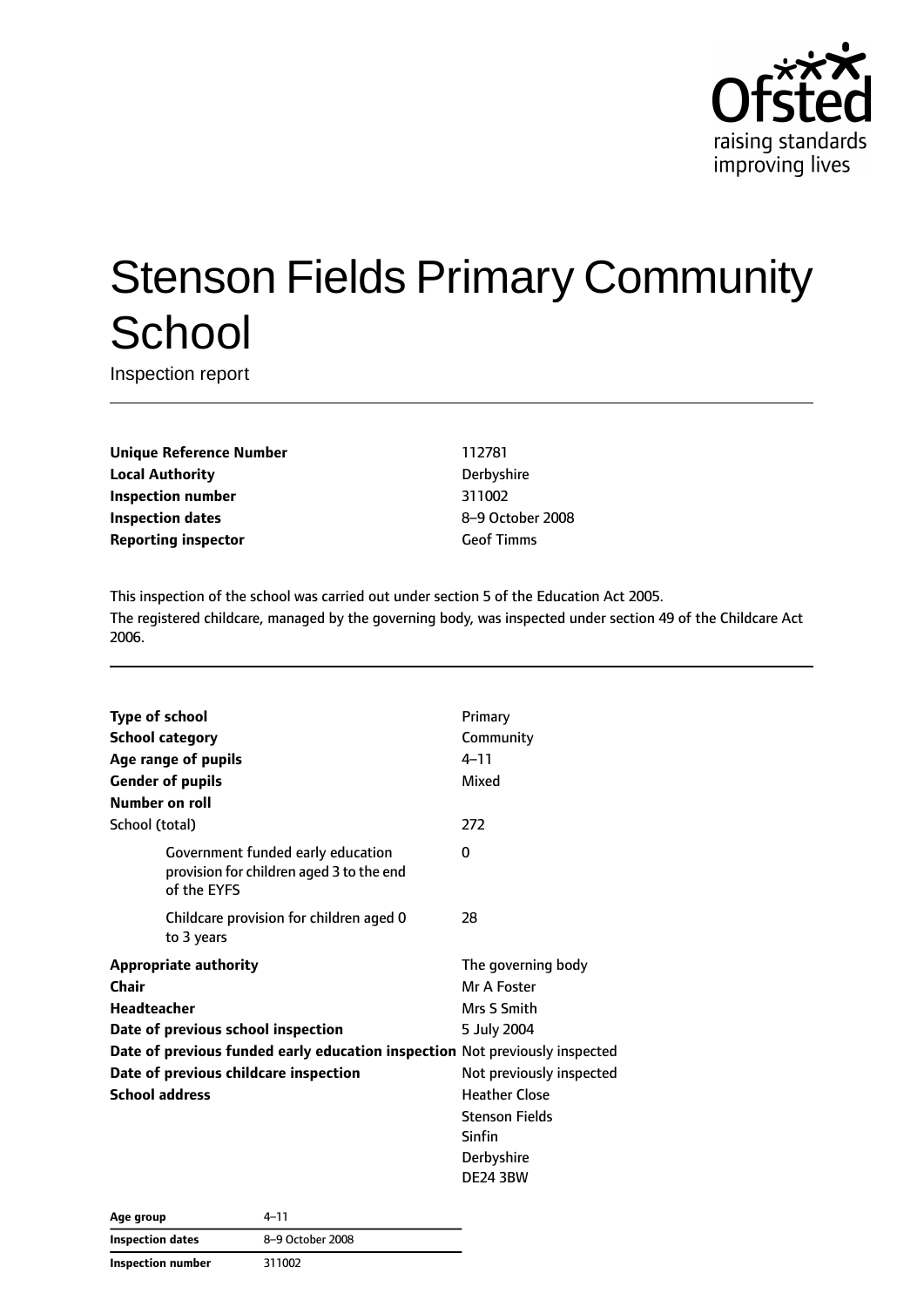**Telephone number** 01332 772452 **Fax number** 01332 765129

| Age group         | 4–11             |
|-------------------|------------------|
| Inspection dates  | 8-9 October 2008 |
| Inspection number | 311002           |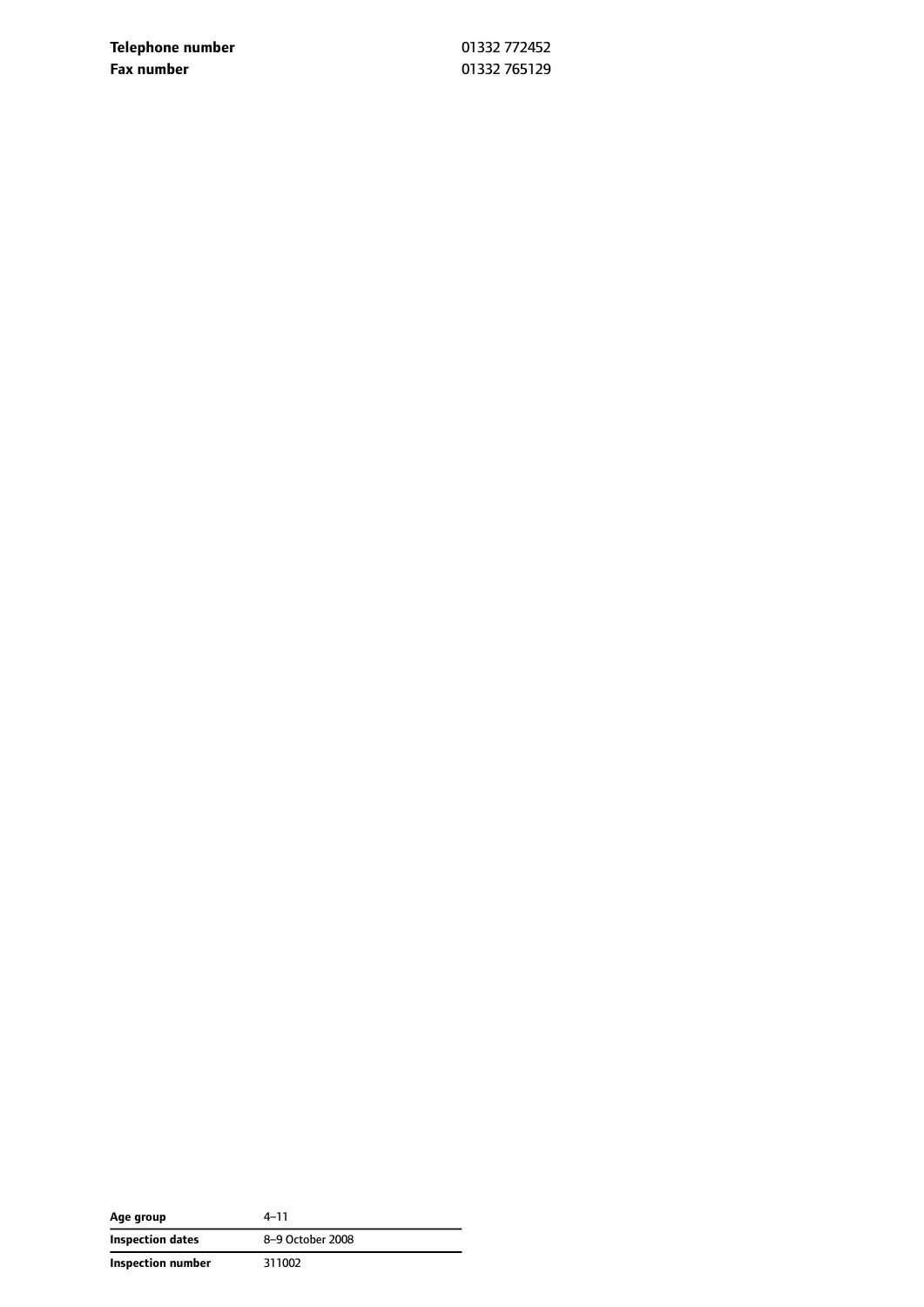.

<sup>©</sup> Crown copyright 2008

Website: www.ofsted.gov.uk

This document may be reproduced in whole or in part for non-commercial educational purposes, provided that the information quoted is reproduced without adaptation and the source and date of publication are stated.

Further copies of this report are obtainable from the school. Under the Education Act 2005, the school must provide a copy of this report free of charge to certain categories of people. A charge not exceeding the full cost of reproduction may be made for any other copies supplied.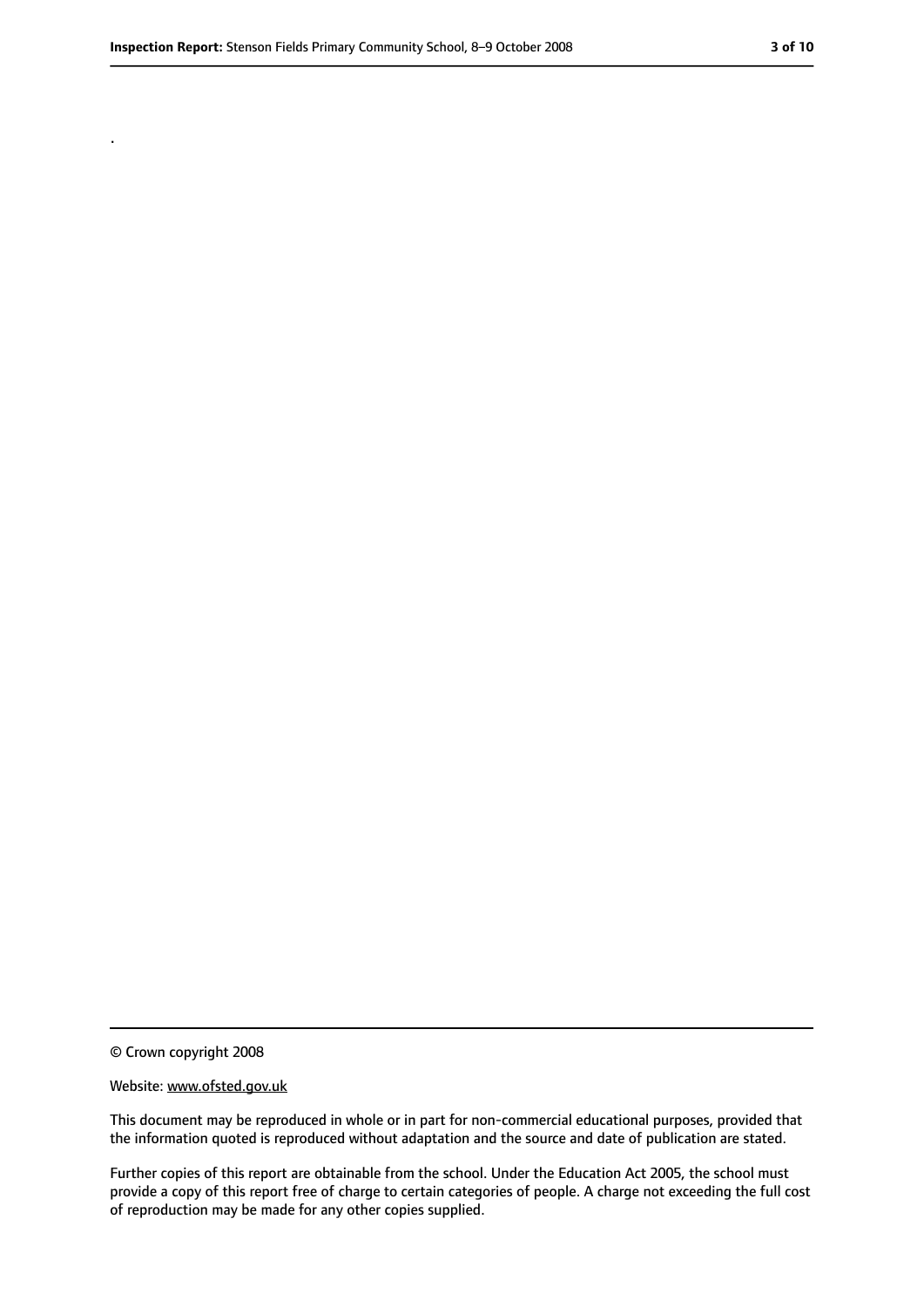# **Introduction**

The inspection was carried out by two Additional Inspectors. The inspection looked at the work of the Early Years Foundation Stage (EYFS) provision in detail. The inspectors also evaluated the school's overall effectiveness and investigated the following issues:

- How well is the curriculum planned and does teaching cater for the range of age and ability in classes so that all make good progress?
- How challenging are targets, and how well are pupils involved in setting their own targets and measuring progress?
- How rigorous are the school's methods for evaluating its own performance?

Evidence was gathered from a range of local and national data, the information that the school has on tracking pupils' progress, the school self-evaluation form, school improvement plan and lesson observations. Discussions were held with the headteacher, senior leadership team and staff, members of the governing body and pupils. Parents' questionnaires were analysed and the school's systems for safeguarding pupils were checked. Other aspects were not investigated in detail but the inspectors found no evidence to suggest that the school's own assessments, as given in its self-evaluation, were not justified. These have been included where appropriate within the report.

# **Description of the school**

This is a larger than average primary school. The number of pupils eligible for free school meals is below average. The proportion of pupils who have learning difficulties and/or disabilities is average with an average number having statements of special need. The main needs arise from speech, language and communication difficulties. The majority of the school population are White British, although a well above average proportion are from a wide range of different ethnic backgrounds, mostly Indian, Pakistani or mixed heritages. The growing proportion speaking English as an additional language is double the national average and, for most of these pupils, their home language is Punjabi. The EYFS is provided in the school's Reception classes. Children's knowledge and skills differ widely when they enter the school. A significant minority have below the expected personal, social, communication, language and literacy skills.

The school has gained Healthy Schools, Artsmark, Basic Skills Quality Mark, Anti-bullying Excellence and Activemark awards. Stenson Fields Playgroup and Sinfin Community Childcare offer EYFS provision on the school site but this is not managed by the governing body and, although were inspected at the same time, are reported on separately.

#### **Key for inspection grades**

| Grade 1 | Outstanding  |
|---------|--------------|
| Grade 2 | Good         |
| Grade 3 | Satisfactory |
| Grade 4 | Inadequate   |
|         |              |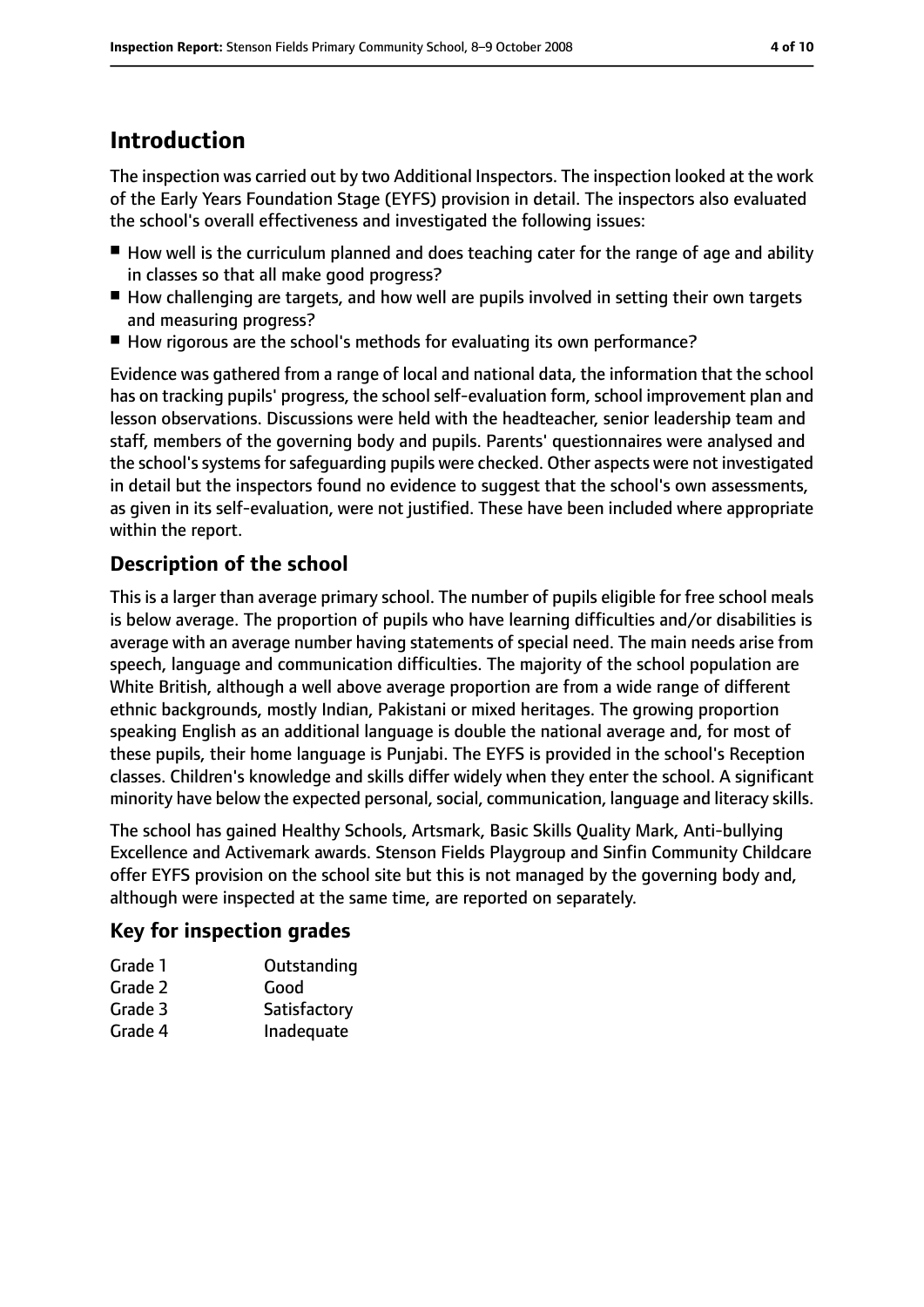#### **Overall effectiveness of the school**

#### **Grade: 2**

This is a good and rapidly improving school. It has a number of strengths and some aspects that are exemplary. This is due to the excellent leadership and management demonstrated by the headteacher, senior staff and other leaders. Although a number of the recent improvements made to the provision are yet to be fully reflected in pupils' achievement, the school's self-evaluation is honest and accurate. It highlights those areas requiring improvement and the headteacher and staff act on them accordingly. This has already led to successful action to raise standards and exemplifies the school's outstanding capacity to improve. This is reflected in the overwhelming support of parents. A recent arrival wrote, 'Since my children started at Stenson Fields they have become much happier, confident and are learning a lot more.'

Currently standards are above average when pupils leave the school. This represents good achievement overall. In the Reception classes, good progress is ensuring that most children are close to reaching expected goals by the time they enter Year 1. Good progress usually results in above average standards at the end of Year 2, especially in mathematics. Currently performance in reading and writing is not quite as high, which is mainly the result of children starting school with lower skills in these areas. The school has recognised the need to address this with more focused work on communication, language and literacy in the Reception classes. In Key Stage 2, standards have risen steadily over the last two years because of changes to the curriculum and more detailed tracking of pupils' progress. In particular, work to raise standards in literacy has been very successful. While standards in mathematics are also above average with very challenging targets, work in problem solving, has been less successful. The school has recognised that this is a priority for improvement. Although overall progress is good, that of pupils with learning difficulties is outstanding. Many pupils at an early stage of learning English as an additional language also make rapid gains in their learning. This is especially so when extra provision and staffing support their learning.

Teaching and learning are of good quality and include some excellent features. Teachers' planning is very effective and is nearly always well matched to the different ages and abilities in each class. For example, in a lesson on number lines while younger pupils worked as a group with the teacher's number line, older ones had their own number line on which to write answers. This enabled the teacher to see pupils' responses and to assess outcomes for pupils at different levels of understanding. Relationships between teachers and pupils are very good and this encourages all pupils to take a full part in lessons. While behaviour is exemplary in the majority of lessons, the pace of learning slows occasionally when teachers allow pupils to become too talkative and to stray off task. Excellent use of resources and especially outstanding work following visits out of school are evident. For example, in a history lesson following a visit to a local toy museum, pupils had very good opportunities to investigate a number of historical toys. This good teaching is supported by an excellent curriculum, which has recently been redesigned to have a stronger focus on developing skills across subjects, rather than being based on just one subject at a time. This is proving very motivating for pupils, who understand better because many good links exist between subjects. It provides outstanding opportunities for pupils to use skills they have learned in one lesson to support their learning elsewhere. A visit to Matlock Bath, for example, resulted in work in history, literacy, mathematics, information and communication technology (ICT) and high quality art. The curriculum is further enriched through a good range of out of school activities, including a number of well-attended clubs, sporting and musical events.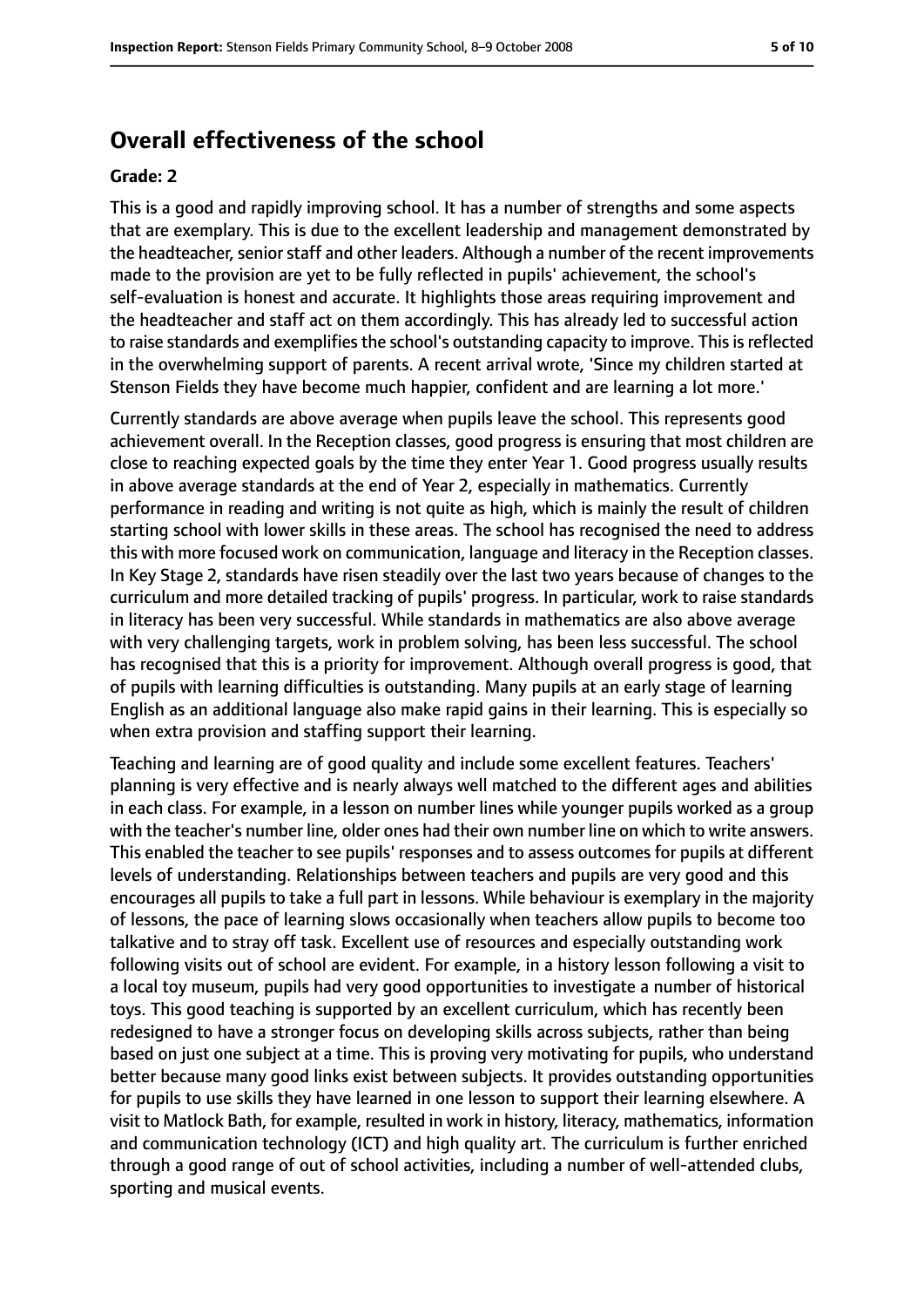This is a very caring school and its excellence in this respect is evident in very effective systems for ensuring that all safeguarding requirements are fully met. Pupils with specific learning or physical needs are very well catered for and parents appreciate the way the school looks after their children. One said, 'Staff are always there to help and advise me on my child's progress and well-being.' Care extends to outstanding academic guidance and another very effective feature is the support pupils receive through the very careful marking of their work, target setting to help them improve and individual discussions about their work. Because of the exemplary levels of care shown, pupils' personal development is outstanding. They clearly greatly enjoy being at school and their attendance is well above average. They have an excellent understanding of how to keep themselves healthy and safe. The skillsthey are learning, together with the work done to help them to co-operate and collaborate when learning are helping prepare them exceptionally well for their life in the future.

The outstanding leadership and management are responsible for building excellent relationships within the school, and helping to bind together the community beyond its walls. Pupils appreciate the way others live and do a great deal to support those less fortunate than themselves both in the locality and beyond. There is a wide range of detailed evaluation of the success of the school by senior staff and subject leaders and this is used very effectively to raise standards. Governors have a good understanding of the school's strengths and weaknesses. All staff are very enthusiastic and focused on improving the school further. There are excellent partnerships with a variety of outside agencies and these enable the school to spread its good practice and to learn from others. This school lacks complacency and is continually striving successfully to improve.

#### **Effectiveness of the Early Years Foundation Stage**

#### **Grade: 2**

The EYFS provision is good and improving. The accommodation is very good and the outdoor area has the potential to become an excellent addition to the resources for learning. Teaching and learning are good and children make good progress in most areas of learning. Staff provide an excellent level of care because they have identified the need to focus on children's personal and social skills when they start school. A similar focus is now recognised as being needed for their speaking, listening, reading and writing skills.

The EYFS is well led and managed. Good planning through a topic-based curriculum enables links to be made with other classes in the school, and a range of indoor and outdoor activities to be made available. Assessment is ongoing, often through direct observations, and enables staff to have a clear picture of children's progress. Their welfare has a high priority and very good arrangements are in place for starting school and maintaining links with parents.

#### **What the school should do to improve further**

- Complete planned improvements to the progress made in mathematics, especially in solving problems in Years 3 to 6.
- Raise standards in children's communication, language and literacy skills in the Reception classes and Years 1 and 2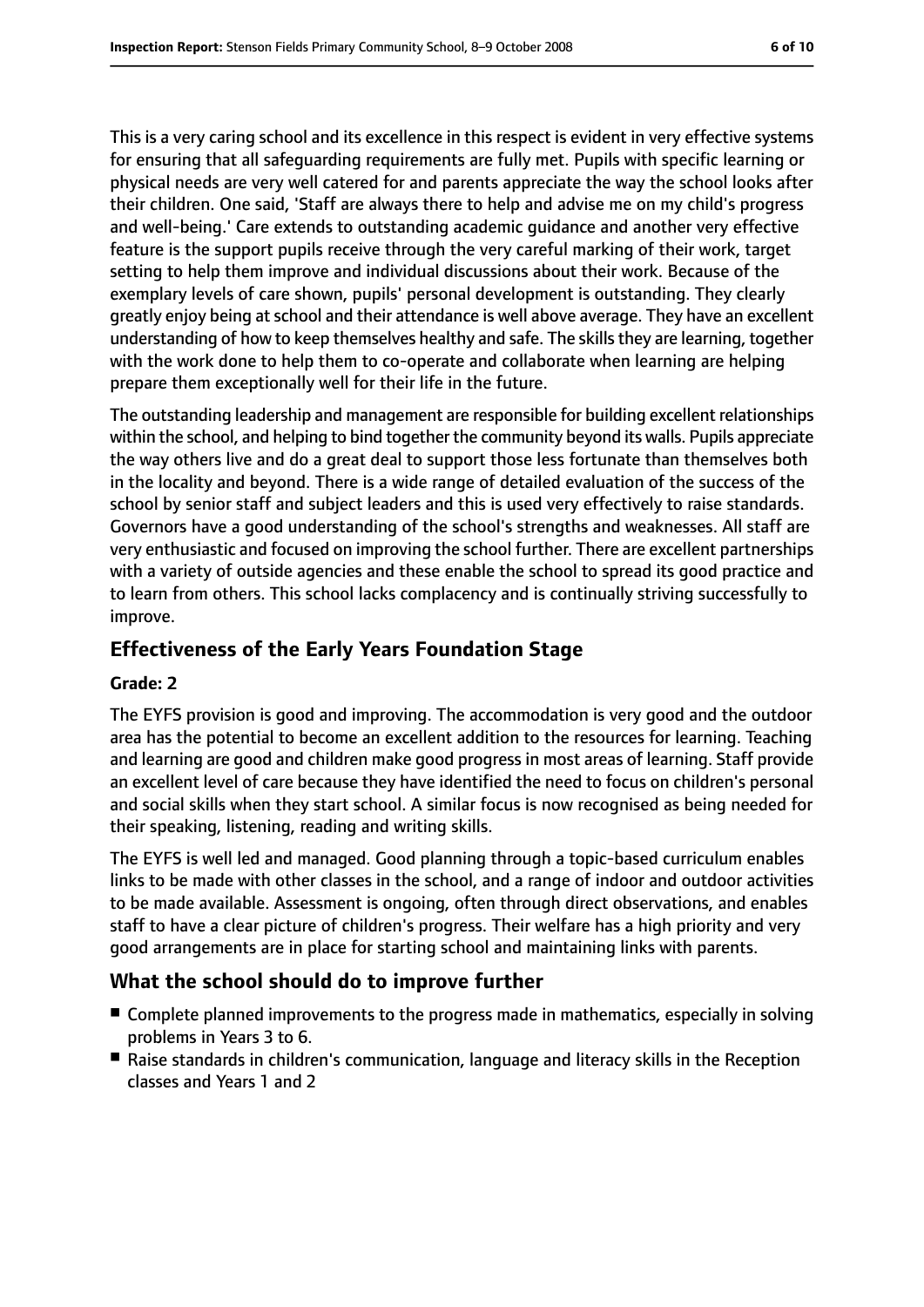**Any complaints about the inspection or the report should be made following the procedures set out in the guidance 'Complaints about school inspection', which is available from Ofsted's website: www.ofsted.gov.uk.**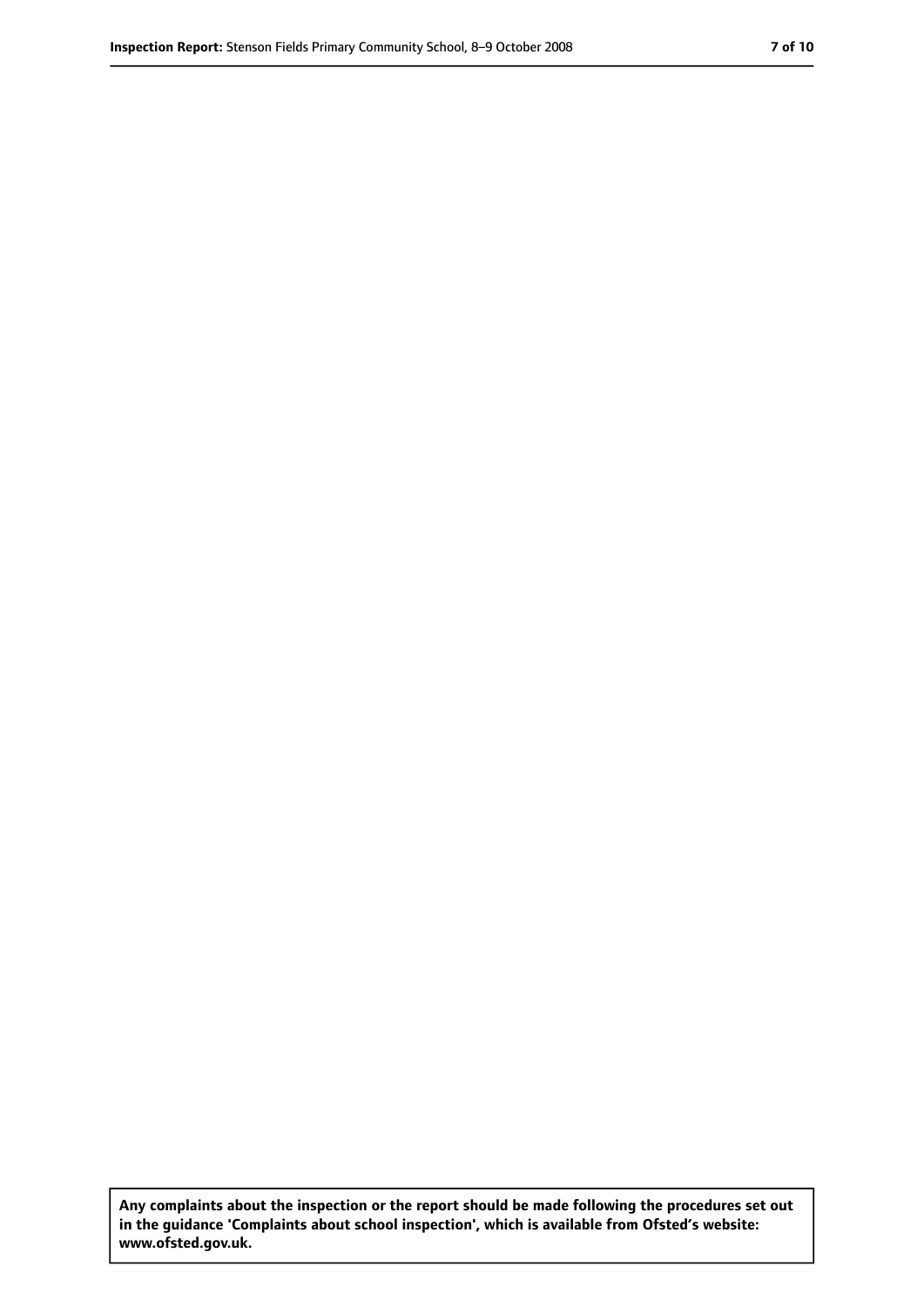# **Inspection judgements**

| Key to judgements: grade 1 is outstanding, grade 2 good, grade 3 satisfactory, and | <b>School</b>  |
|------------------------------------------------------------------------------------|----------------|
| arade 4 inadequate                                                                 | <b>Overall</b> |

#### **Overall effectiveness**

| How effective, efficient and inclusive is the provision of<br>education, integrated care and any extended services in meeting the<br>needs of learners? |     |
|---------------------------------------------------------------------------------------------------------------------------------------------------------|-----|
| Effective steps have been taken to promote improvement since the last<br>inspection                                                                     | Yes |
| How well does the school work in partnership with others to promote learners'<br>well being?                                                            |     |
| The capacity to make any necessary improvements                                                                                                         |     |

# **Effectiveness of the Early Years Foundation Stage**

| How effective is the provision in meeting the needs of children in the<br><b>EYFS?</b>       |  |
|----------------------------------------------------------------------------------------------|--|
| How well do children in the EYFS achieve?                                                    |  |
| How good are the overall personal development and well-being of the children<br>in the EYFS? |  |
| How effectively are children in the EYFS helped to learn and develop?                        |  |
| How effectively is the welfare of children in the EYFS promoted?                             |  |
| How effectively is provision in the EYFS led and managed?                                    |  |

#### **Achievement and standards**

| How well do learners achieve?                                                                               |  |
|-------------------------------------------------------------------------------------------------------------|--|
| The standards <sup>1</sup> reached by learners                                                              |  |
| How well learners make progress, taking account of any significant variations<br>between groups of learners |  |
| How well learners with learning difficulties and/or disabilities make progress                              |  |

<sup>&</sup>lt;sup>1</sup>Grade 1 - Exceptionally and consistently high; Grade 2 - Generally above average with none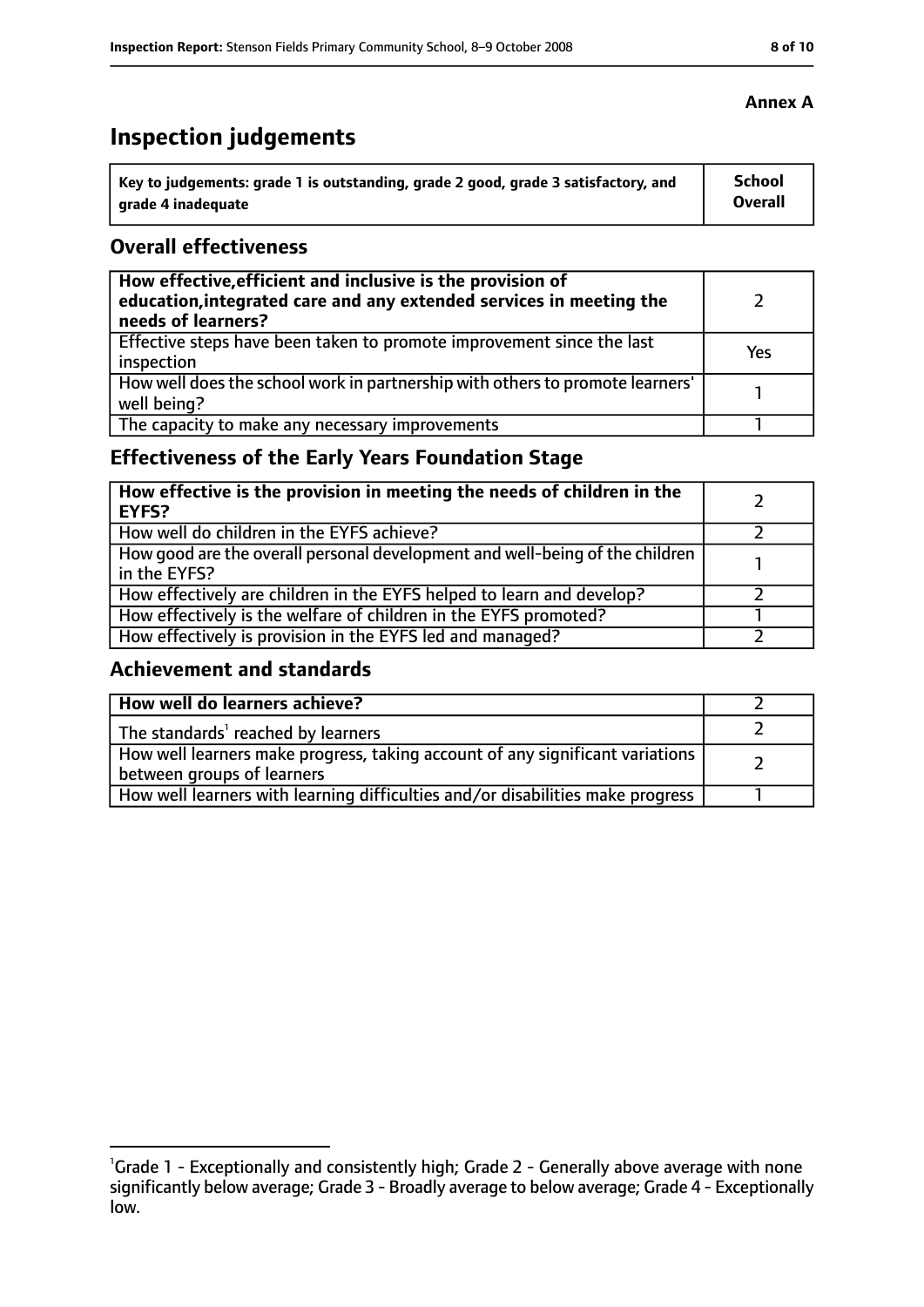# **Personal development and well-being**

| How good are the overall personal development and well-being of the<br>learners?                                 |  |
|------------------------------------------------------------------------------------------------------------------|--|
| The extent of learners' spiritual, moral, social and cultural development                                        |  |
| The extent to which learners adopt healthy lifestyles                                                            |  |
| The extent to which learners adopt safe practices                                                                |  |
| The extent to which learners enjoy their education                                                               |  |
| The attendance of learners                                                                                       |  |
| The behaviour of learners                                                                                        |  |
| The extent to which learners make a positive contribution to the community                                       |  |
| How well learners develop workplace and other skills that will contribute to<br>their future economic well-being |  |

# **The quality of provision**

| How effective are teaching and learning in meeting the full range of<br>learners' needs?              |  |
|-------------------------------------------------------------------------------------------------------|--|
| How well do the curriculum and other activities meet the range of needs and<br>interests of learners? |  |
| How well are learners cared for, quided and supported?                                                |  |

# **Leadership and management**

| How effective are leadership and management in raising achievement<br>and supporting all learners?                                              |               |
|-------------------------------------------------------------------------------------------------------------------------------------------------|---------------|
| How effectively leaders and managers at all levels set clear direction leading<br>to improvement and promote high quality of care and education |               |
| How effectively leaders and managers use challenging targets to raise standards                                                                 |               |
| The effectiveness of the school's self-evaluation                                                                                               |               |
| How well equality of opportunity is promoted and discrimination eliminated                                                                      |               |
| How well does the school contribute to community cohesion?                                                                                      |               |
| How effectively and efficiently resources, including staff, are deployed to<br>achieve value for money                                          |               |
| The extent to which governors and other supervisory boards discharge their<br>responsibilities                                                  | $\mathcal{P}$ |
| Do procedures for safeguarding learners meet current government<br>requirements?                                                                | Yes           |
| Does this school require special measures?                                                                                                      | <b>No</b>     |
| Does this school require a notice to improve?                                                                                                   | No            |